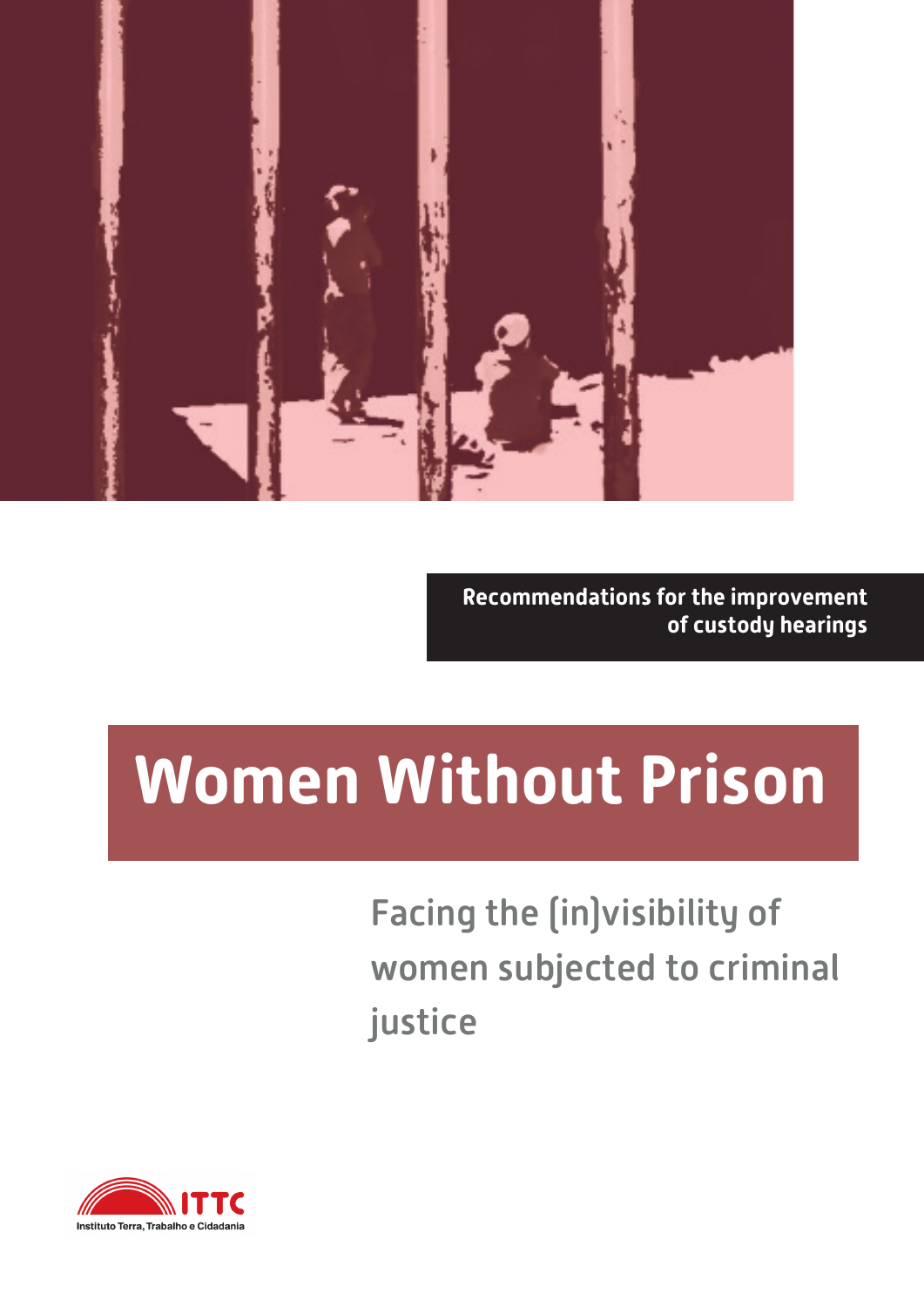# **ACKNOLEDGMENTS**

We thank the professionals and institutions that collaborated to carry out this research, allowing access to people, places and documents and to the construction of critical reflections.

To the Board of ITTC, that conducted the works of support and development of the teams, as well as presented the necessary criticisms for the maturing of the research and the final text.

To the representatives of the Oak Foundation and the Brazilian Fund for Human Rights who support, believe and acknowledge the Institution's competence and commitment in these 20 years of defending women's rights.

To the statistical consultant, partner of many ITTC's works, for ensuring the cohesion and reliability of the data organization from the beginning to the end of the research.

#### **In particular**

*To the invited guests who participated in the critical debate, since the reading of the preliminary report of the research.*

To the retired judge of the Court of Justice of the State of São Paulo, Kenarik Boujikian.

To the researcher Rafael Godoi, who also worked as a research consultant and who signs the preface of the report.

To the ITTC consultant, Bruna Louzada Bumachar, for the rich contributions throughout the writing of the work.

To the Amparar (Association of Friends and Relatives of Prisoners), for their collaboration with the recommendations made in the report.

To the professionals working in custody hearings

To employees of the notary offices of the Criminal Forum "Ministro Mário Guimarães" and the Forum of Osasco

To the members of the Public Defender's Office, the Magistracy and the Public Prosecutor's Office who granted interviews to the research team

To the board of the Forum of Osasco and to the corregedoria of the Department of Police Inquiries and Judiciary Police of the Capital (DIPO), that authorized the conducting of the research

To the partners and the working partners, especially from all the teams of the Institute Land, Work and Citizenship (ITTC), with whom were exchanged essential reflections to the accomplishment of the research and the report.

To all those in contact with the criminal justice system, who we support and defend in our daily work.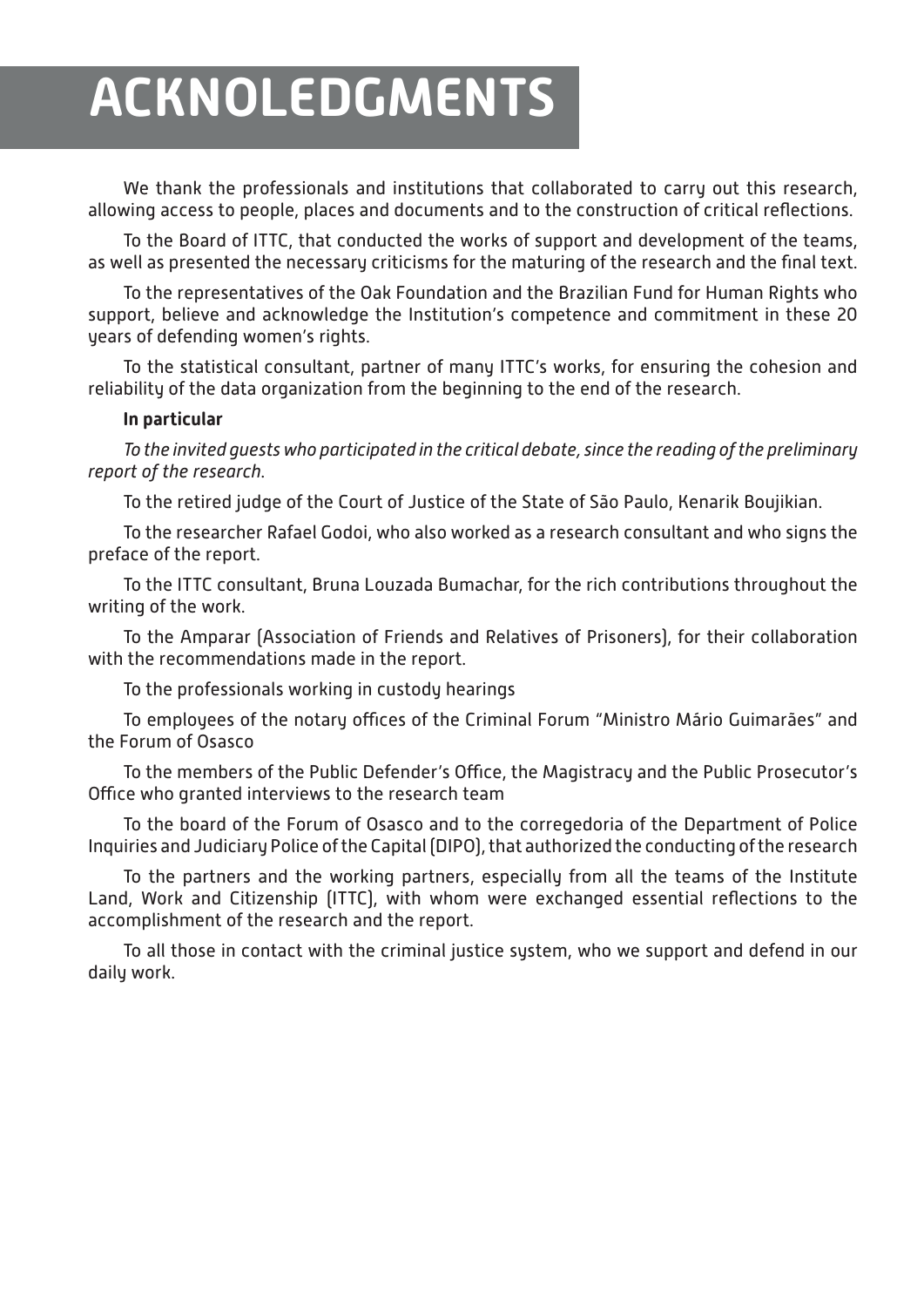The objective of the Justice Without Walls Program is to produce information and to promote public debate in favor of reducing female imprisonment in Brazil by monitoring the criminal justice system and the legislative movements that impact on rights inside the prison and by producing knowledge. The Program works in network together with civil society organizations to mobilize actors from the Executive, Legislative and Judiciary Powers, seeking to expand civil society participation in public policies and reducing abusive and repressive state intervention on socially vulnerable groups and struggling social movements that fight for social transformations.

## **(IN)VISIBILITY OF WOMEN SUBJECTED TO CRIMINAL JUSTICE**

The research accompanied 213 women in custody hearings in the metropolitan region of São Paulo between 2017 and 2018, and aimed to demonstrate how the criminal justice system values, arrests or grants freedom to certain women.

Thus, in addition to the profile of the women subjected to the criminal justice system, the research portrays the profile and / or mechanics of processing of the women at the custody hearing, understood as a first filter of the Judiciary Power.



The data brought by the research allow the appraisal of two moments of the criminalization processes: the first one, as from the filtering of police action through the execution of arrests in the act; and the second one, which begins in the contact with the Judiciary Power.

At first, the numbers regarding the criminal offences by which women are brought to custody hearings suggest that the policing in the metropolitan region of São Paulo is marked by an ostentatious defense of patrimony. Crimes against property (larseny, theft, robbery, damage, fraud and receiving) accounted for 59.15% of the arrests in the act recorded during the time of the research, being that robbery accounts for 39.44% of the cases.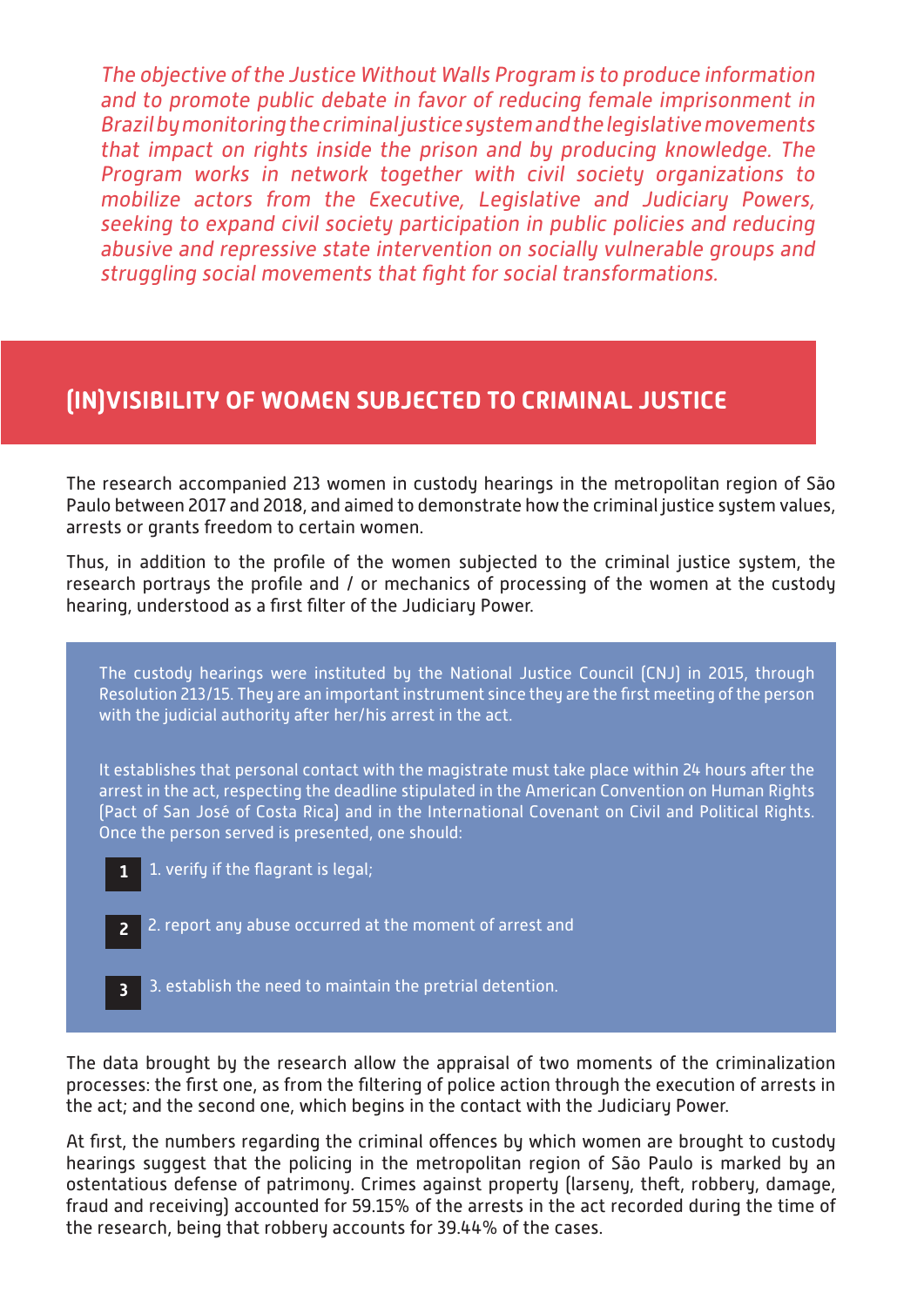When these data are crossed with racial and socio economic characteristics of the women, we see that in this fase racial selectivity is more striking: 56.81% of the arrests in the act were of black women, and 72, 5% of the women who claimed to have suffered violence at the time of the arrest were also black. Thus, black women, in addition to being preferential targets of arrests in the act, are more susceptible to violence at the time they occur.

The second moment indicates greater weight in regard to the criminalization of crimes related to drugs. The pretrial detention was decreed in 69.74% of the cases accompanied in the research. This high rate, as well as the high number of requests by the Public Prosecutor of this type of arrest (76.32%), points to the conclusion that the "war on drugs" seems to be made even more pronounced in the courts than in the streets.

This conclusion is reinforced when the arguments used to deny the concession of different measures to jail are those that use the relationship between motherhood and drug trafficking to give more weight to the seriousness of the fact. Or, then, they are based on a still present notion of trafficking as a heinous crime.

## **Maternity**

**The house arrest was** 

**guaranteed for**

The judgment of the Collective Habeas Corpus 143641/SP in February of 2018 represented an important inflection point in the fieldwork, changing the dynamics, discourses and decisionmaking processes during the custody hearings. The decision of the Federal Supreme Court in this case was to replace pretrial detention with the house arrest of all pregnant women, women who have recently given birth and mothers of children up to 12 years of age or with disabilities that fall within the Legal Framework of Early Childhood (Law No. 13257 / 2016).

Although the house arrest is still a form of restriction of freedom, the guarantee of this right still caused discomfort among actors and reluctance to apply this measure. Maternity, in this sense, that should serve to the possibility of being used for desincarcerating measures, is often used and applied within the punitive logic by institutional actors.

Even so, the Collective HC proved to be a framework capable of broadening the spaces of

**10,9%** OF THE MOTHERS AND  $\frac{2}{5}$   $\frac{1}{5}$   $\frac{1}{5}$   $\frac{9}{10}$   $\frac{9}{100}$  PREGNANT WOMEN WHO

**had been detained**

discussion on gender issues and on the vulnerabilities faced by the women subjected to the criminal justice system. Echoing especially in the number of requests for house arrest carried out by the defense after the decision of the Supreme Court, where there was an increase of 75%.

The research also showed that subjective parameters linked to the personal conditions of the women are taken into account to increase the severity of certain crimes, while their realities are disregarded or silenced when they seek to portray their versions of the event or of their lives. This lack of listening is also evident when examining, for example, the various precautionary measures imposed on the women to remain in provisional release, and the possibility of complying with the measures was not asked of them during the custody hearings.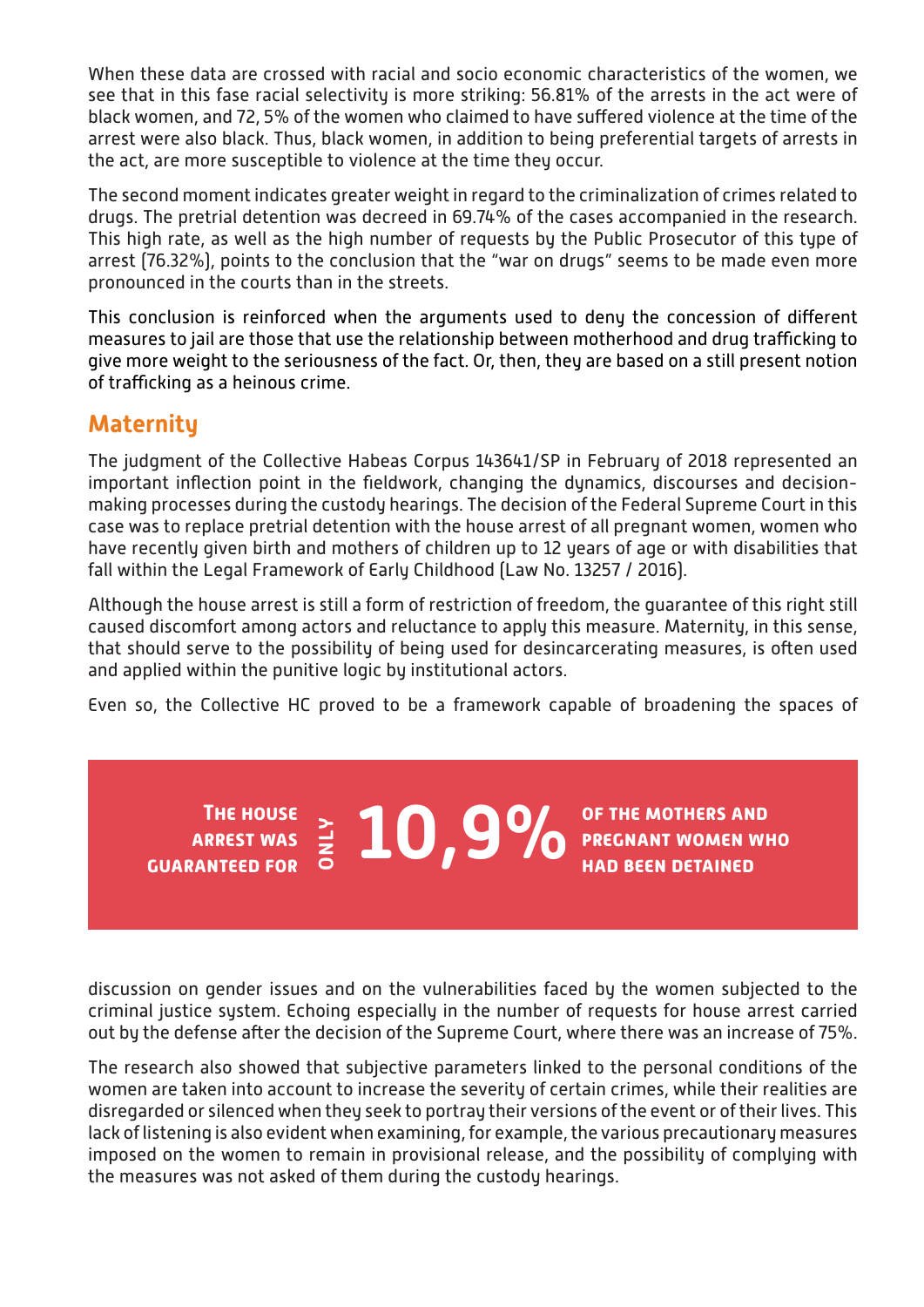# **Violence**

With regard to the violence suffered by women at the time of the arrest in the act, it is necessary to emphasize the persistence of enormous barriers to their identification, investigation and forwarding. 18.77% of the women reported having suffered some type of violence and 70% of these reports did not have any kind of forwarding. Three kinds of violence were identified: the psychological/verbal, the physical and the body cavity searches. However, the research concluded that these violence are not yet taken into account in decision-making processes, either to determine the necessary verification routes or to recognize the illegality of the arrest in the act.

# **Discourses of those who "make" the criminal justice system**

The analysis of the speeches of actors members of the different professional categories during the hearings and the collection of their impressions in interviews conducted for the research allowed the visualization of the conjugation between personal positions and institutional configurations that determine their actions on the decision processes.

Obstacles such as the deficits in the Public Defender's Office, institutional guidelines of the Public Prosecutor's Office for the pretrial detention of trafficking crimes and the work of the Magistracy and its lack of sensitivity or knowledge regarding the reality of women, are some identified factors that contribute to the high statistics of the criminalization of women, mostly black, performing works that are not socioeconomically valued, imprisoned for property or drugrelated crimes.

The detachment between the contexts and the realities of the women in contact with criminal justice and the institutional actors also demonstrates how the different positions in power relations influence the decision-making processes that lead to the current criminal policy of mass incarceration.

## **Custody hearings: our conquest**

For ITTC, the custody hearings continue to represent an important achievement, especially regarding the investigation of police abuses and illegal detentions. It is also the time to provide alternatives to imprisonment, as can be seen from the considerable numbers of provisional freedoms granted to women in custody, even if they are cumulated with precautionary measures.

Its implementation, although fragile in several aspects, symbolized a milestone in the legal process, in the sense of guaranteeing access to rights and the approach of the criminal justice system to the reality of the prisoners. The understanding of its functioning, as well as the revelation of its logic, is fundamental for the elaboration of strategies that aim at its improvement.

Finally, the report provides recommendations aimed at enhancing the custody hearings so that they can increasingly become a mechanism for promoting the reduction of incarceration and the garantee of rights.

The recommendations are intended for both the actors responsible for conducting the custody hearings, interviewed by the research team, as well as for other instances capable of impacting its functioning, such as the Court of Justice, the police, the National Council of Justice, among others. **SITUAÇÕES E RECOMENDAÇÕES E RECOMENDAÇÕES E RECOMENDAÇÕES E RECOMENDAÇÕES E RECOMENDAÇÕES E RECOMENDAÇÕES**<br>E RECOMENDAÇÕES E RECOMENDAÇÕES E RECOMENDAÇÕES E RECOMENDADES E RECOMENDADES E RECOMENDADES E RECOMENDADE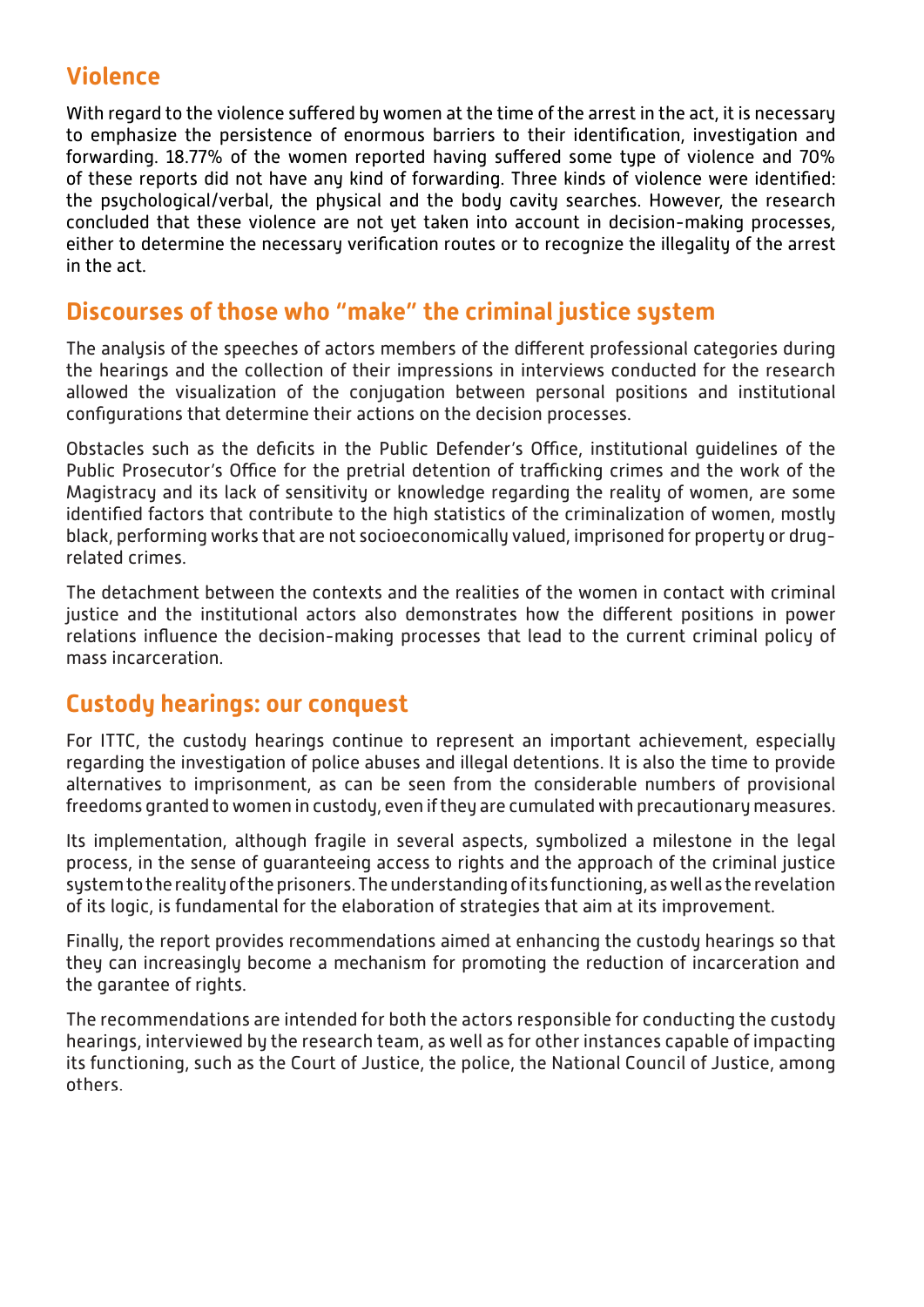# **SITUATIONS AND RECOMMENDATIONS**

# **Regarding the condition of the jail**

Anyone arrested in the act and subjected to criminal investigation has the right to have her/ his physical integrity preserved, to the presumption of innocence, to information about her/his rights and of access to defense.

Until the custody hearing, many women are at risk of situations of violence and mistreatment, in addition to the lack of information about the procedures. There are reports of lack of food and cold in the jails during the period of 24 hours that they need to wait until the hearing.

#### **Targets: bodies responsible for conducting the custody hearings (whether or not it is the Court of Justice).**

- Ensuring unrestricted access to all civil and independent oversight bodies, such as **1** community councils, institutions such as the Prison Pastoral and the Mechanisms for Preventing and Combating Torture, to the jails of the places where the people in custody are waiting for the custody hearing.
- Allocating female police officers to conduct the women in custody to the custody hearings **2** and remain present in the room when necessary.

#### **Target: Public Defenders and attorneys.**

- Asking, during the first contact just before the custody hearing, specifically about **3** the conditions of the place where the awaiting the hearing takes place, about feeding, temperature, and treatment received.
- Requesting a reserved room for conducting the interview with the woman in custody in a separate and private place, without the presence of police force. **4**

#### **Target: members of the Magistracy, Public Prosecutor and Public Defender.**

Monitoring routinely the structures of the jails of the places where the people in custody await for the custody hearings, observing the conditions of the feeding and of the temperature that may represent mistreatment, with attention to gender issues. **5**

## **Regarding the treatment of family members**

Relatives of persons arrested in the act and taken to the custody hearings have the right to be informed about the flagrant arrest of their family members, being able to stablish communication with the public defenders prior to and after the custody hearing, and provide subsidies to the defense, among them: documents that may assist in the guarantee of provisional release, such as birth certificate of children, labour card, among others.

Most family members are women who wait in long lines, unprotected from sun or rain, to accompany the custody hearings of their family members. They also have not obtained the guarantee of access to the spaces of the forum where the hearings are held.

#### **Target: bodies responsible for conducting the custody hearings (whether or not it is the Court of Justice).**

Informing the family members and close persons of the person in custody about the arrest in the act and the forwarding to the forum, allowing the presence of these, if they wish, at the place of the heatings and other forensic facilities.

**6**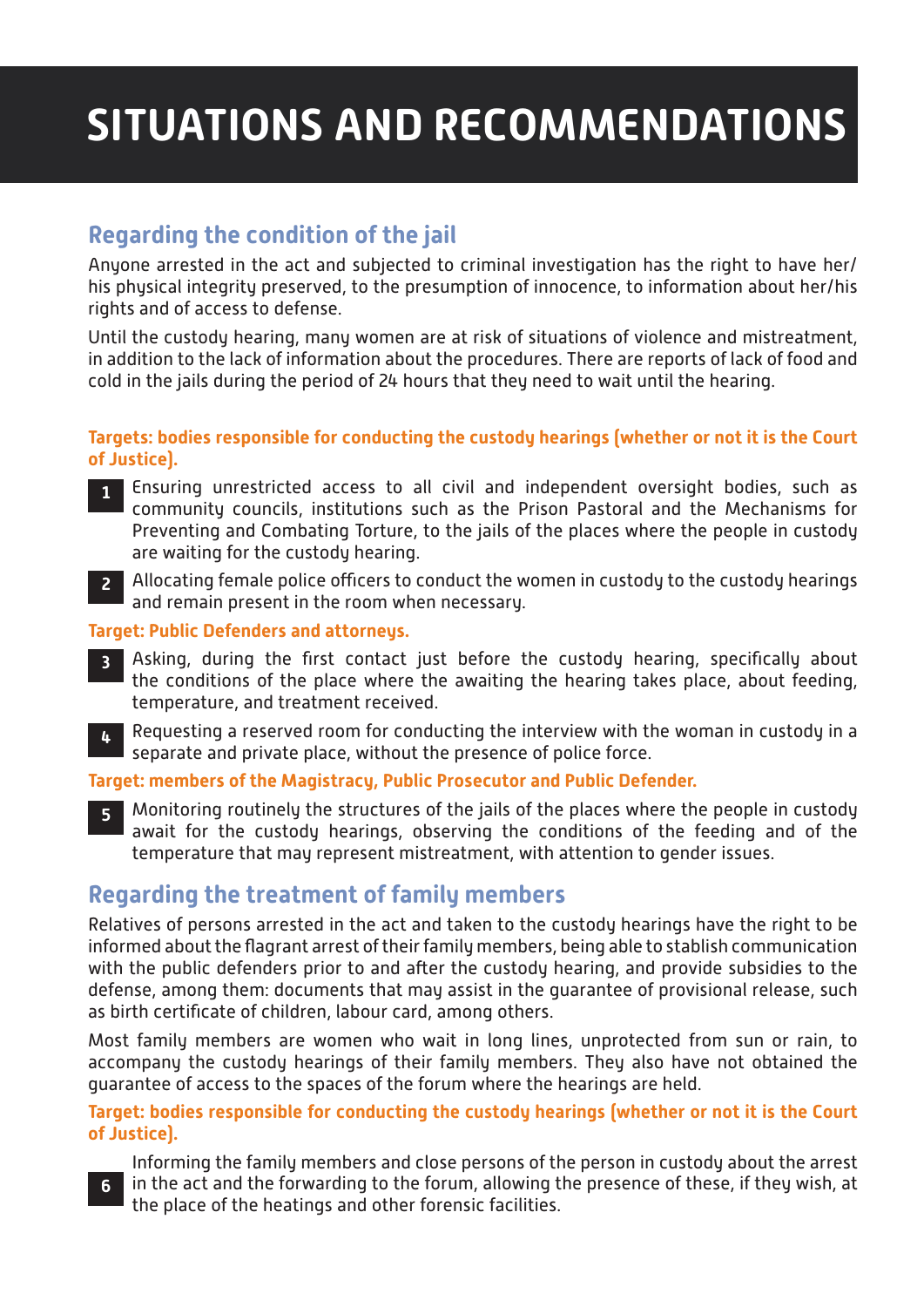#### **Target: Public Defenders and attorneys.**

Establishing personal contact with family members and close persons that are in the forum to follow the custody hearing; make reports about the person in custody, necessary forwarding etc. **7**

# **Regarding the conduction of the custody hearing**

The way of conducting the custody hearings by institutional actors should ensure that those in custody are informed of their rights. The conduct of the hearing must respect basic guarantees, observing if there are violations such as disrespect to the social name, and the indiscriminate use of handcuffs, without plausible justification and corresponding to each specific case. In addition, it is also necessary for the person in custody to have full understanding of the procedure, the decision that was made in the case, the next procedural steps and the effects that this will have on her/his life.

**Target: members of the Magistracy, Public Prosecutor and Public Defender.**

- Using simple language and, where possible, non-technical language during the hearing process, with the aim of providing the person in custody with better understanding. **8**
- Respecting the criteria of self-determination for use of the social name and, in case of a pretrial detention order, and for the choosing between the female or male prison unit. **9**
- Using translators in the case of people that don't speak Portuguese, as well as notify the **10** Consulate or Embassy of the nationality of the person in custody, informing them of the custody hearing and its outcome.
- Asking questions that take into account the social conditions and vulnerability indicators for possible referrals to social, medical or psychological services, provided that the person in custody is consulted; in such cases, it is essential that referrals are not conditions of compliance with precautionary measures.. **11**
- Not using handcuffs while holding audiences. Its exceptional use must take into account the concrete case and upon explicit justification proportional to the need. **12**

#### **Target: National Justice Council - CNJ.**

Establishing parameters for conducting and investigating the custody hearings of LGBT **13** women and LGBT people in general, through the drafting of a protocol to CNJ Resolution 213. Such parameters should include criteria for the conversion of pre-trial detention to house arrest, as well as the identification of forms of gender-based violence.

### **Regarding the investigation of torture and ill-treatment**

The custody hearing is the fundamental moment to investigate possible abuses, violence, torture or ill-treatment at the time of the arrest in the act. However, the naturalization of police violence, as well as the different forms of gender violence, such as psychological / verbal violence and the body cavity searches, lead to underreporting, lack of forwarding and legitimation of these practices.

#### **Target: bodies responsible for conducting the custody hearings (whether or not it is the Court of Justice).**

- Establishing an independent and well-equipped investigation service linked to the courts and not to the civil and military police, composed of a multidisciplinary team with health, psychology and social assistance professionals. **14**
- Even for the existing investigation service in the current molds, medical examiners must **15** have the necessary training and resources to diagnose all forms of torture, ill-treatment and other human rights violations based on gender discrimination, such as psychological / verbal violence and body cavity searches.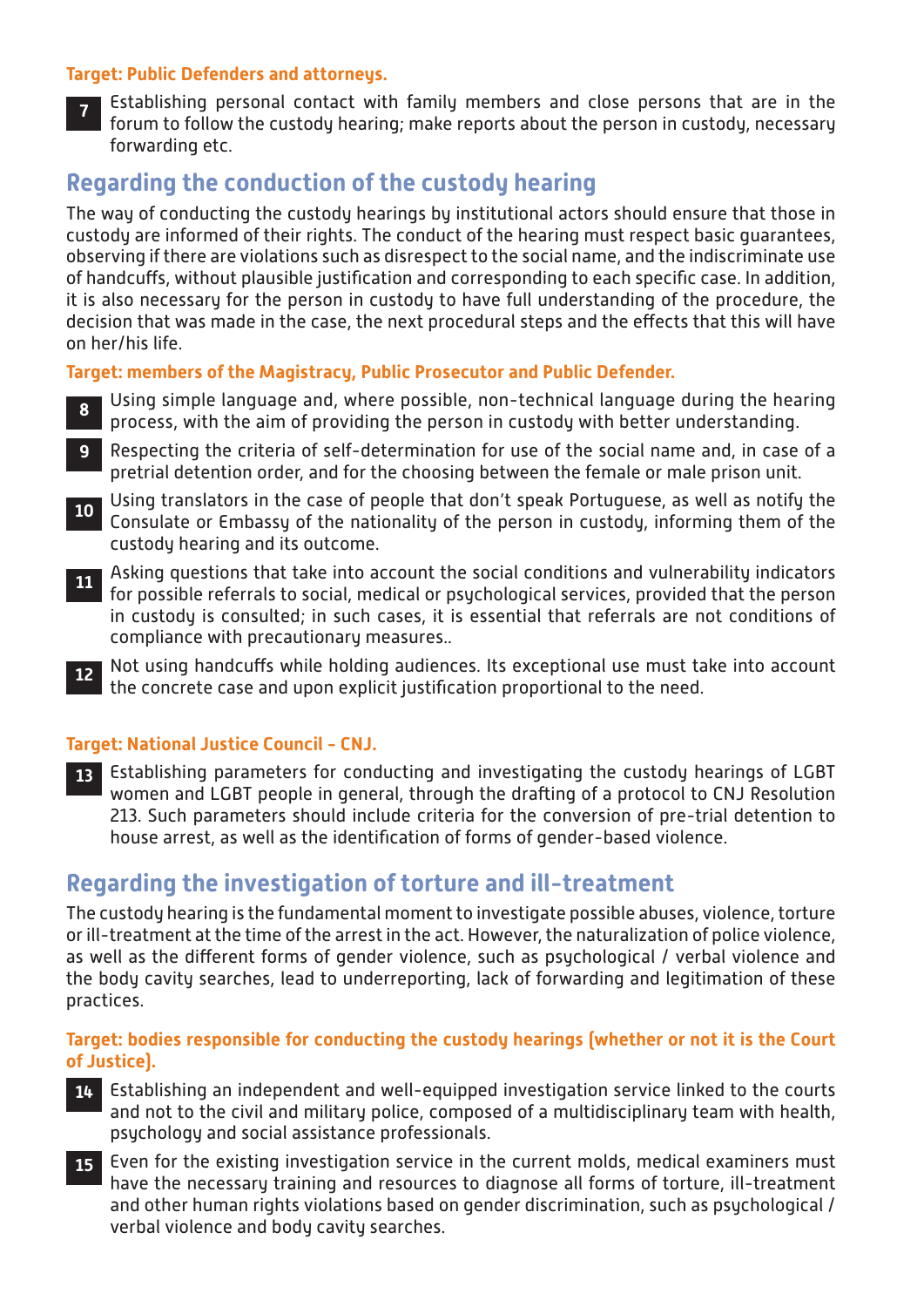#### **Target: members of the Magistracy, Public Prosecutor and Public Defender.**

- Investigating possible violence or abuses committed in the act of arrest against women, taking into account broad and objective criteria, from the reports of the custodians, such as: **16**
	- > for psychological / verbal violence: questioning about threats of aggression and various name-calling, such as sexual and gender identity related, as well as other forms of threats and abuses that would at least constitute illegal practices by the state agents;
	- > for body cavity searches: also consider as vexatious the intimate personal search carried out by agents of the Military Police and of the Metropolitan Civil Guard, feminine and masculine, during the police approach;
	- > for physical violence: the facial recognition of possible aggressors, the existence of physical marks and the confirmation of the facts by police agents should not be necessary conditions for forwarding to investigating reports of violence.

#### **Target: members of the Magistracy.**

Considering unlawful the imprisonment carried out by means of violence of any kind and **17** relaxing it immediately, without the subsequent conversion into pretrial detention.

#### **Target: members of the Public Prosecution's Office.**

Ensuring the stablishment of meticulous and effective investigations on all the cases of **18** suspected torture or ill-treatment.

#### **Target: Public Defenders and attorneys.**

- Questioning, during the contact with the women in custody just before the custody hearing, **19** about possible violence or abuses committed in the act of flagrante against women.
- The defense must have a permanent presence in the police station and monitor the **20** procedures for drafting the arrest warrant. The State Public Defender's Office and the Federal Public Defender's Office must structure themselves in order to meet this demand and to curb abuses and illegalities at that moment.

#### **Target: members of the Military Police, Metropolitan City Guard and Department of Penitentiary Administration**.

The identification of the agents at the time of the police approach and during the custody procedure for the hearings should be mandatory and visible, even if they are not wearing uniforms during the service. **21**

### **Regarding the access to and the transparency of data about custody hearings**

The official data about the female penitentiary system are scarce. The production, updating, transparency and access to data and information regarding the penitentiary system, and, in this specific case, regarding the pretrial detention of women, is fundamental for the formulation and improvement of public policies.

**Target: bodies responsible for conducting the custody hearings (whether or not it is the Court of Justice); Department of Penitentiary Administration (SAP); National Penitentiary Department (DEPEN); National Justice Council (CNJ).**

Providing up-to-date data about custody hearing on the websites of the courts of law and **22** federal regional courts, including: a) number of hearings held periodically; b) gender of the people in custody; c) rates on the conversions of arrests in the act into pretrial detentions per month and per year; d) rates on the concession of provisional liberties per month and per year; e) rates on the conversion of pretrial detentions into house arrests per month and per year; f) rates on the relaxation of the flagrant per month and per year; g) types of crimes for which people have been charged; h) number of forwarding cases of violence and to which destination, among others.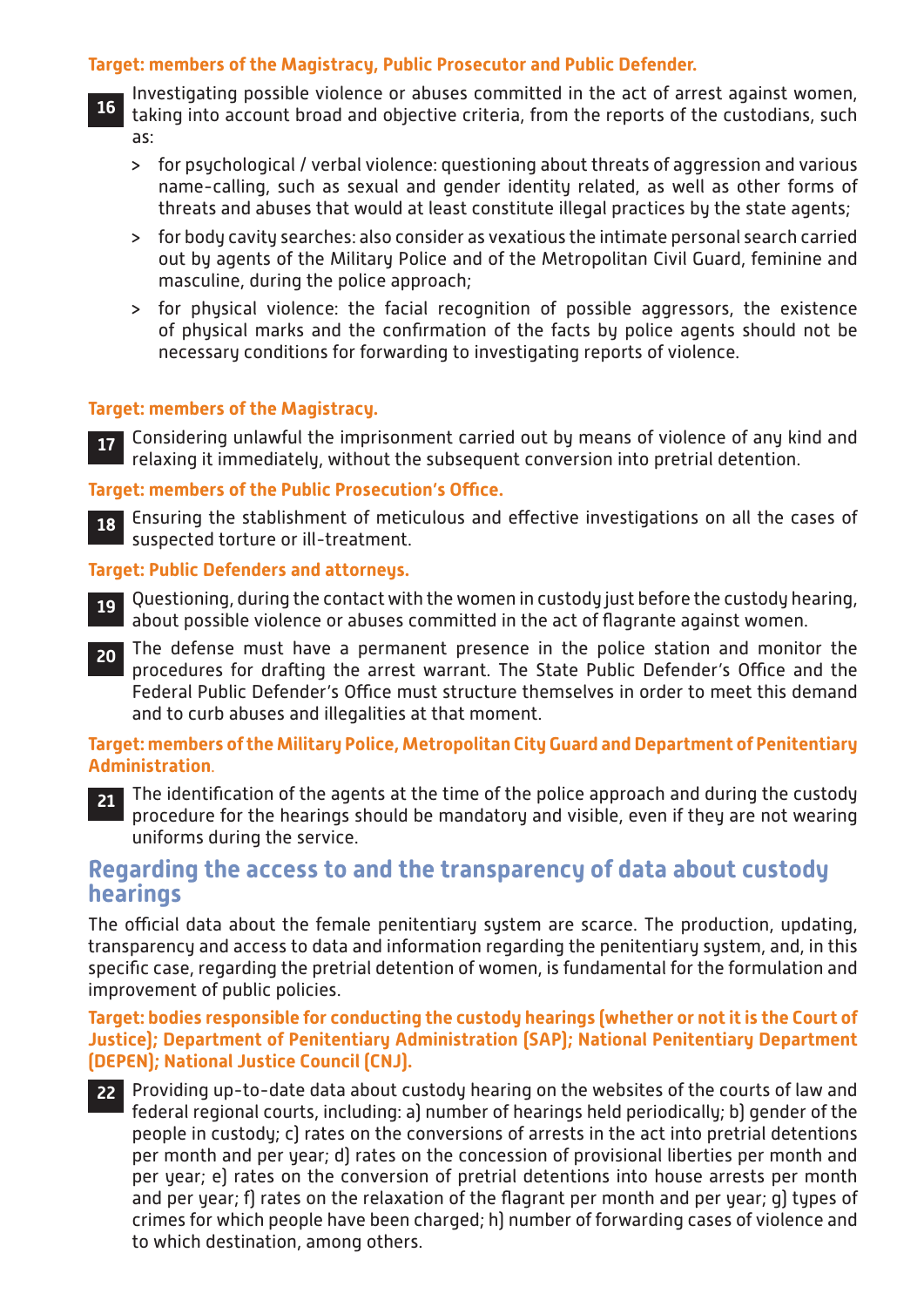# **Regarding the training of institutional actors involved in custody hearings**

The custody hearings involve a number of important procedures to determine the ascertainment of a) the lawfulness of the arrest in the act; b) abuse, violence, torture or ill-treatment; and c) the need of maintain a pretrial detention. Therefore, it is necessary that all of the actors involved in this procedure, from public servants, police officers, prosecutors, public defenders and judges, have training specifically designed to investigate such issues. These are not to be confused with the judgment on merit, and should include the attention to the rights of women in contact with criminal justice, in accordance with national laws and international norms in this regard.

#### **Target: members of the Military Police, Metropolitan City Guard and Department of Penitentiary Administration.**

Incorporating into the training programs of the members of the police forces instructions regarding the purpose of the hearings and the guarantee of rights, especially for women, such as the Bangkok Rules, the Istanbul Protocol and the Early Childhood Legal Framework, as well as the Resolution nº 213 of the National Justice Council - CNJ.

#### **Target: members of the Magistracy, Public Prosecutor and Public Defender.**



**23**

Carrying out periodic training for members already active in custody hearings, as well as for magistrates recently admitted to the career at the Magistracy School of São Paulo - EPM and at the School of Magistrates of the Federal Justice - EMAG, integrating, for example, this report, and other researches and studies on female incarceration.

# **Regarding the parameters used by the institutional actors in the decision-making processes of custody hearings**

In order for the custody hearing procedure to configure a concrete possibility for women to actually integrate the decision-making process, decisions need not to be based exclusively on the records of the arrests in the act. Conducting the custody hearing by all actors in the justice system should prioritize listening and considering the women's narratives whenever they wish to speak.

Each of the actors, within their different legal competences, has the duty to guarantee the application of the Bangkok Rules, which point to the need to prioritize the freedom for women selected by the penal system. This should particularly consider the vulnerabilities that lead to na increased susceptibility of women to ostentatious policing and to arrests in the act.

#### **Target: members of the Magistracy, Public Prosecutor and Public Defender.**

#### **Pretrial detention**

- The abstract seriousness of the crime should not be decisive for the maintenance of a pretrial detention, especially regarding crimes that do not involve violence or serious threat, such as drug trafficking. **25**
- The criminal recidivism, the criminal records and / or the mere prior passage through custody **26** hearings should not be a preponderant factor for the maintenance of a pretrial detention, under the risk of violating the presumption of innocence and of double criminalizing.

#### **Concession of provisional freedoms**

The existence of criminal records or the abstract seriousness of the offense should not be an obstacle to the application and the granting of provisional freedom. The affective and material impact on the family, especially the children and mothers of the women arrested, should be considered as another element that demonstrates the need to prioritize alternatives to pretrial detention of women. **27**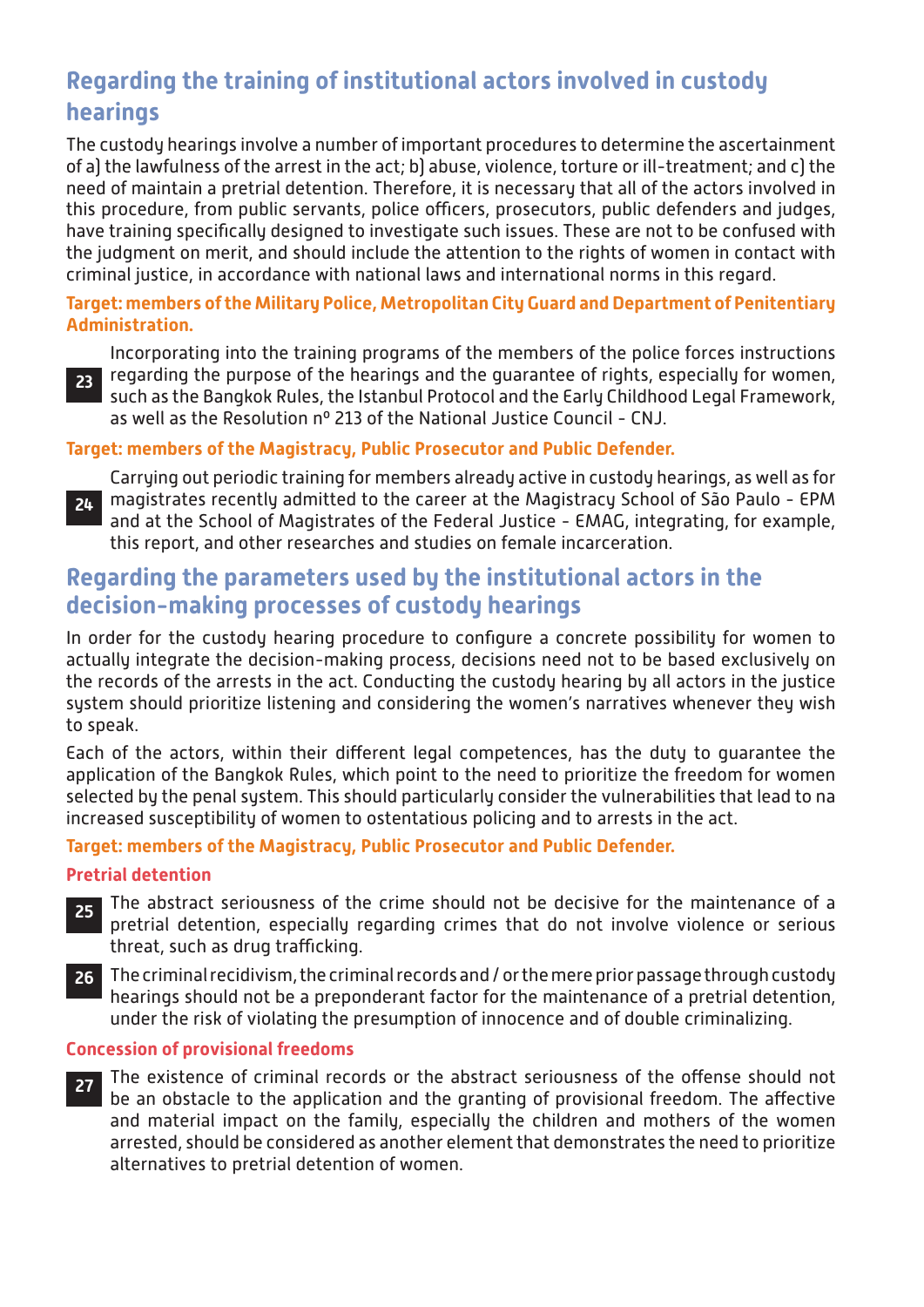#### **Establishment of precautionary measures**

From a dialogue with the person represented, the defense must evaluate which legal **28**alternatives are compatible with the life of the woman served. Judges as well as the Public Prosecutor's Officials should also take into account the personal situations of women so that alternatives to pretrial detention that are effectively enforceable may be prioritized, articulating its application to forwarding to available public services.

#### **Relaxation of the flagrant**

- Finding of vexatious forms of intimate personal search for the realization of the prison should be considered illicit evidence and a determining cause for relaxing the flagrant. **29**
- Relaxing the flagrant should not be accompanied by a pretrial detention in the same **30** decision, because this practice legitimizes the holding of illegal arrests in the act.
- Excludables of illegality as legitimate defense and state of necessity, as well as excluding **31** of typicality, like the principle of insignificance, must also be taken into account in order to ascertain the possibility of relaxation of the flagrant.

#### **Concession of house arrest**

- It should not be a necessary condition to prove maternity at the time of the hearing, given the difficulty of access to documents in a short period of time. The word of the woman should be sufficient for this right to be guaranteed. **32**
- Very exceptional situations must respect objective criteria. The abstract seriousness of the crime, especially that of trafficking, can not be considered a very exceptional situation or a parameter to deny the conversion of pretrial detention to house arrest. **33**
- The fact that the flagrant was carried out in a prison unit does not prevent the conversion of pretrial detention to house arrest. **34**
- The fact that the accused is a repeat offender or present a criminal record, by itself, does not prevent the conversion of pretrial detention to house arrest. **35**
- The establishment of criteria for the fulfillment of the house arrest must be based on reasonableness, taking into account the social condition of the woman, her position in the family structure and the basic activities for the maintenance of the family bond, and the flexibility of the displacement restrictions , such as for the performance of work activities, whether registered or not, the health care of women and their families, the study activities of women and their families, and other activities necessary to support the household and the well-being of the family. **36**
- **The determination of the house arrest should only be given as an alternative to pre-trial determination and chould be requested by the defense and determined by the judges only in** detention, and should be requested by the defense and determined by the judges only in justified need of mainteining the pretrial detention. Provisional release must be prioritized by all actors.

#### **Forwarding to social services**

The social services integrated with the Judiciary should be informed as alternatives to all women taken to custody hearings, so that they can access them if they so desire. Demands linked to the need for shelter and income, for example, should be identified during the hearing and sent to integrated social services. However, it is essential that the forwarding be disconnected from compliance with the precautionary measure which should be presented in an informative manner and as a possibility for women at the custody hearing, regardless of the type of decision applied in each case. **38**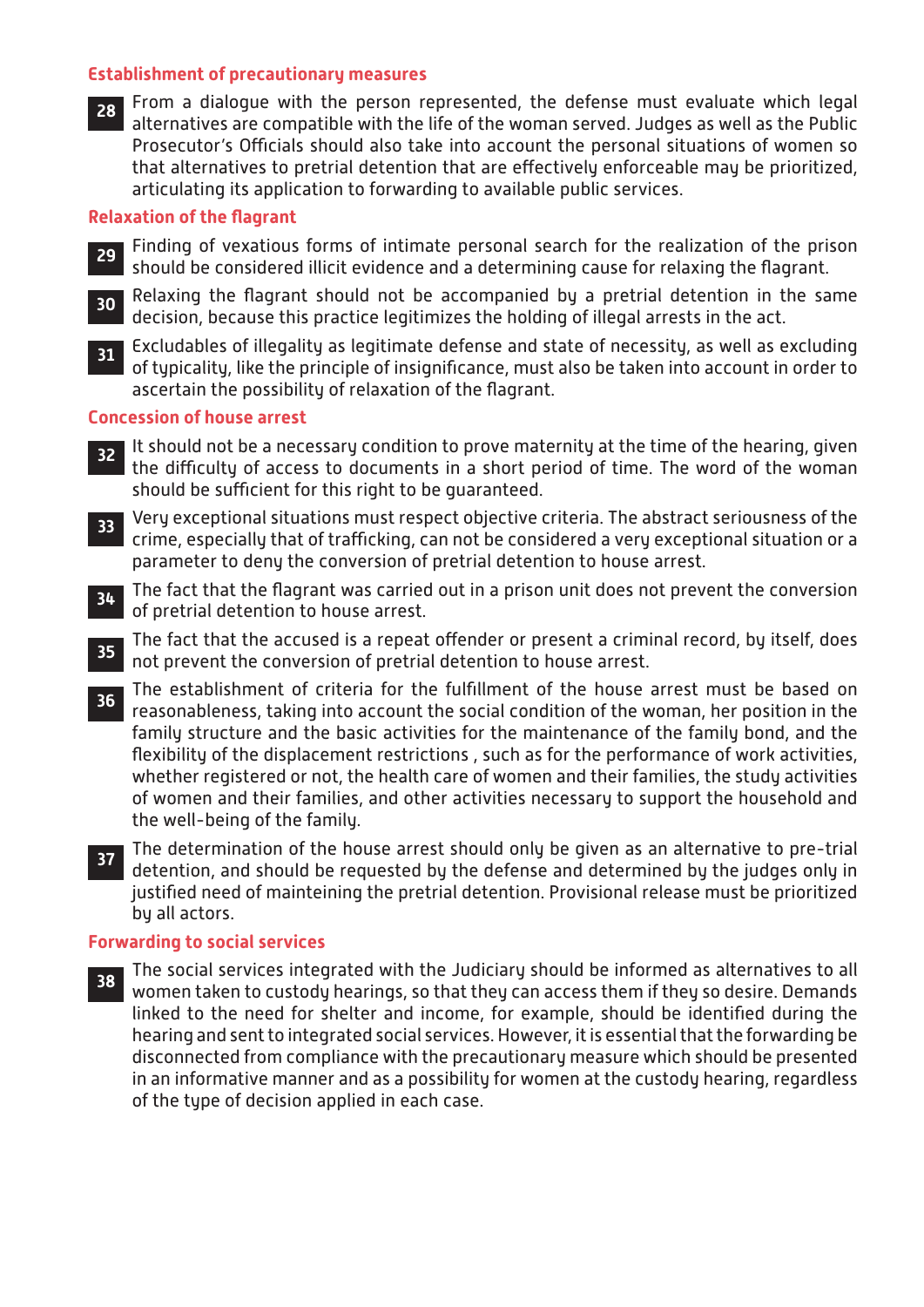

Expedient

Execution Institute Land, Work and Citizenship - ITTC

> Support Fundo Brasil de Direitos Humanos Oak Foundation

> > Board 2017–2019 Michael Mary Nolan Guilherme Madi Rezende Denise Neri Blanes Heidi Ann Cerneka

Research team Maria Clara D'Ávila Almeida Mariana Boujikian Felippe Mariana Lins de Carli Silva Nina Cappello Marcondes Raissa Carla Belintani de Souza Raquel da Cruz Lima Roberta Olivato Canheo Surrailly Fernandes Youssef

### Authorship Maria Clara D'Ávila Almeida Mariana Boujikian Felippe Raissa Carla Belintani de Souza Roberta Olivato Canheo Research Advisory Bruna Louzada Bumachar Research Consulting Rafael Godoi Textual review Samara Takashiro Statistical review Rafael Cinoto Graphic project Homem de Melo & Troia Design Cover and Layout Ana Luiza Voltolini Uwai Letícia Vieira Image Dora Martins Year 2019

This work is licensed under the Creative Commons BY-NYI-SA 4.0 license: this license allows others to remix, adapt and create from their work for non-commercial purposes, if provided the due credit and licensed the new creations under identical terms